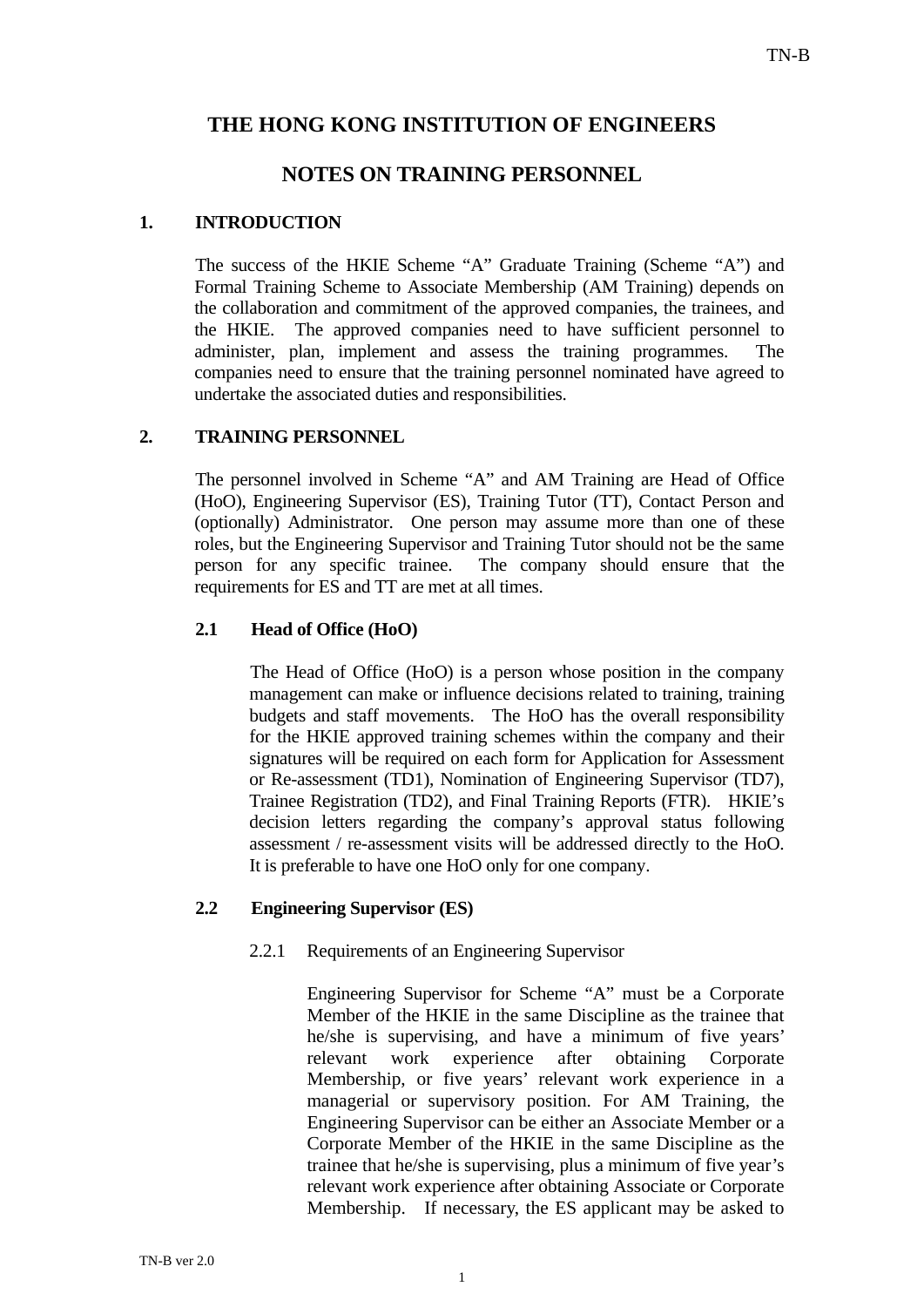provide additional information to support the application, such as his/her duty list, and an organisation chart showing the number of staff under his/her direct supervision. Appointing an ES requires HKIE approval. ES nominations must be made using Form TD7 and submitted to the HKIE. Eligible applicants who are not yet approved ESs will be invited to attend the Engineering Supervisor Workshop. Their names will then be put forward for approval by the Training Committee.

 Engineering Supervisors are the *de facto* representatives of the HKIE in the company. They are responsible for ensuring that the trainees receive the training as approved. ESs should be familiar with the training aims and the CPD policy for trainees. They must maintain active membership of the HKIE and must keep up-to-date with ES requirements.

From 1 January 2022, any Engineering Supervisors approved before 31 October 2018 who did not return the "Declaration from Engineering Supervisors" by 31 December 2021 must attend the Engineering Supervisor Workshop and pass the quiz before they may serve as Engineering Supervisors again.

#### 2.2.2 Types of Engineering Supervisors

There are two types of Engineering Supervisors: Internal Engineering Supervisor (IES) and External Engineering Supervisor (EES). Both types of Engineering Supervisors are nominated by the company and have agreed to take up the duties and responsibilities of an ES for the company.

#### IES

An IES is an employee of the company offering Scheme "A" or AM Training. This arrangement is generally preferred by the HKIE.

### **EES**

An EES is not an employee of the company but has close links with the company. The HKIE permits an EES if the company has all other elements necessary to provide training that meets the requirements of Scheme "A" or AM Training, such as projects, facilities and Training Tutors, but does not have a member of staff eligible as an IES.

The HKIE will only consider applicants of EES who have previous experience with HKIE training schemes or are familiar with the relevant HKIE requirements. To enable an EES to execute his/her responsibilities, the HKIE requires a written agreement between the EES and the company to confirm the arrangement. This confirms a formal commitment and understanding for both the EES and the company concerning their roles and responsibilities with regard to the training schemes.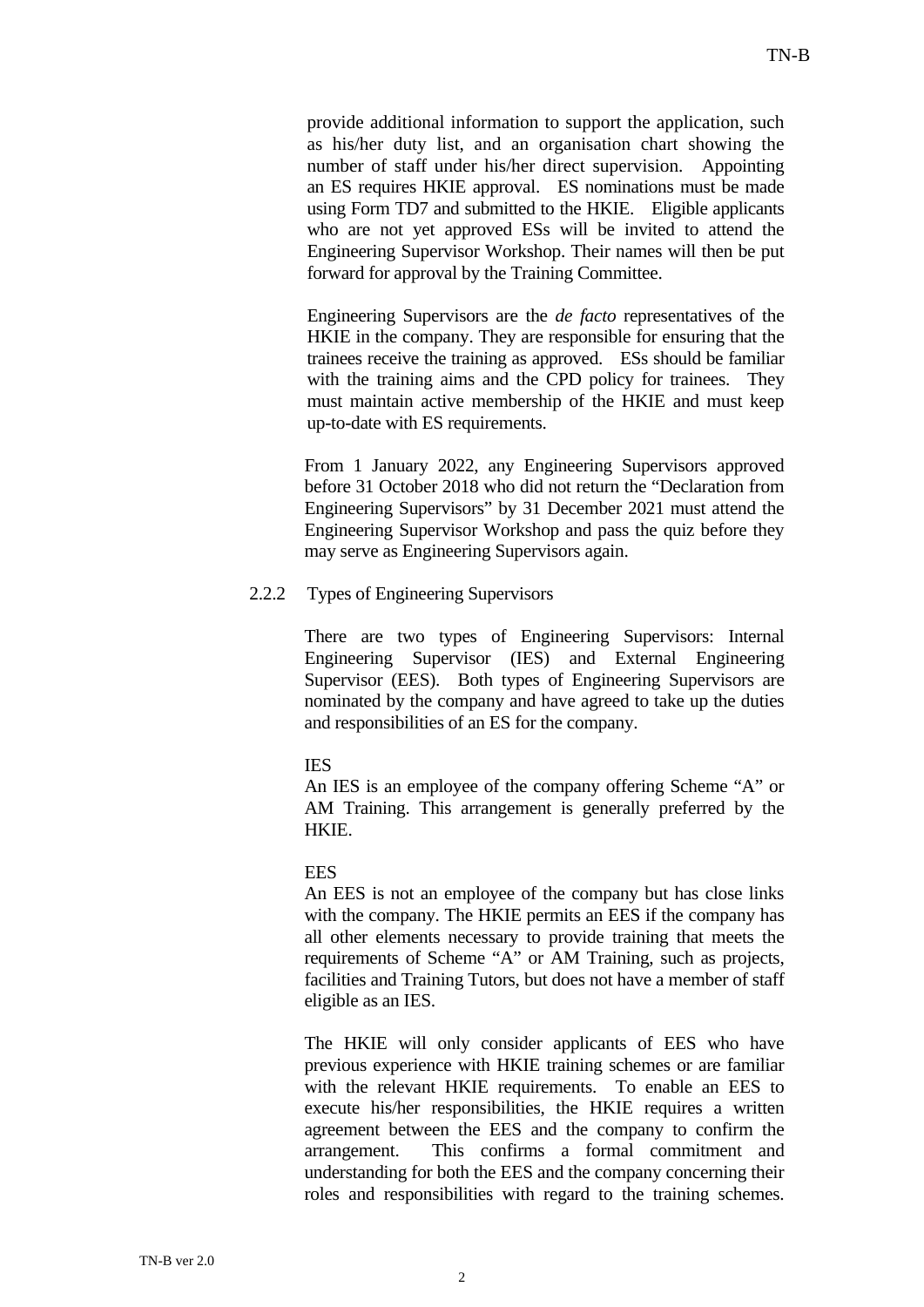Please refer to Appendix A for a sample.

2.2.3 Trainees to Engineering Supervisor Ratio

 An individual ES can, at any one time, serve a maximum of three companies (whether as IES and/or EES) and supervise up to a total of 12 trainees, for all disciplines and for both Scheme "A" and AM Training combined.

2.2.4 Duties of an Engineering Supervisor

 The Engineering Supervisor will need to be involved and responsible for three parts of training: planning, implementation and assessment. If the ES considers that alterations are required to the trainee's training programme (including exemption, secondment and extension), the ES may need to justify the requests when they are submitted to the HKIE for consideration. For details, please refer to TN-F – Notes on Change of Training Completion Date due to Extension, Suspension or Exemption.

 The ES is expected to hold regular one-on-one meetings with each trainee to monitor the trainee's progress in relation to professional and personal development. An IES should schedule such meetings at least once per quarter. An EES should schedule such meetings at least once per month. If a face-to-face interview is not feasible, video conference or other types of communication should be used to ensure that the trainee remains properly supervised.

 During the meetings, the ES will need to (i) assess the trainee's progress; and (ii) comment, sign and date the trainee's Training Logbook, Record of Continuing Professional Development, and Record of Training Outcomes. The ES should (i) report the trainee's performance in the Six-Monthly Report (sent out by the HKIE at the end of June and December); and (ii) confirm the trainee's training completion status in the Final Training Report to the HKIE. Please refer to TN-D – Notes on Trainee Progress Assessments for details of trainee assessments.

## **2.3 Training Tutor (TT)**

The Training Tutor is the person to whom the Engineering Supervisor delegates the responsibility for day-to-day contact with trainees. Consequently, he or she will normally have a closer relationship with the trainee than the ES. In general, the TT should have an engineering background and have at least five years' relevant experience or be a Corporate or Associate Membersof the HKIE or equivalent in the relevant Discipline for the trainee, for Scheme "A" or AM Training respectively. When proposing a tutor to the HKIE, the company should provide details of their relevant academic and professional qualifications when requested by the HKIE. The maximum number of trainees that a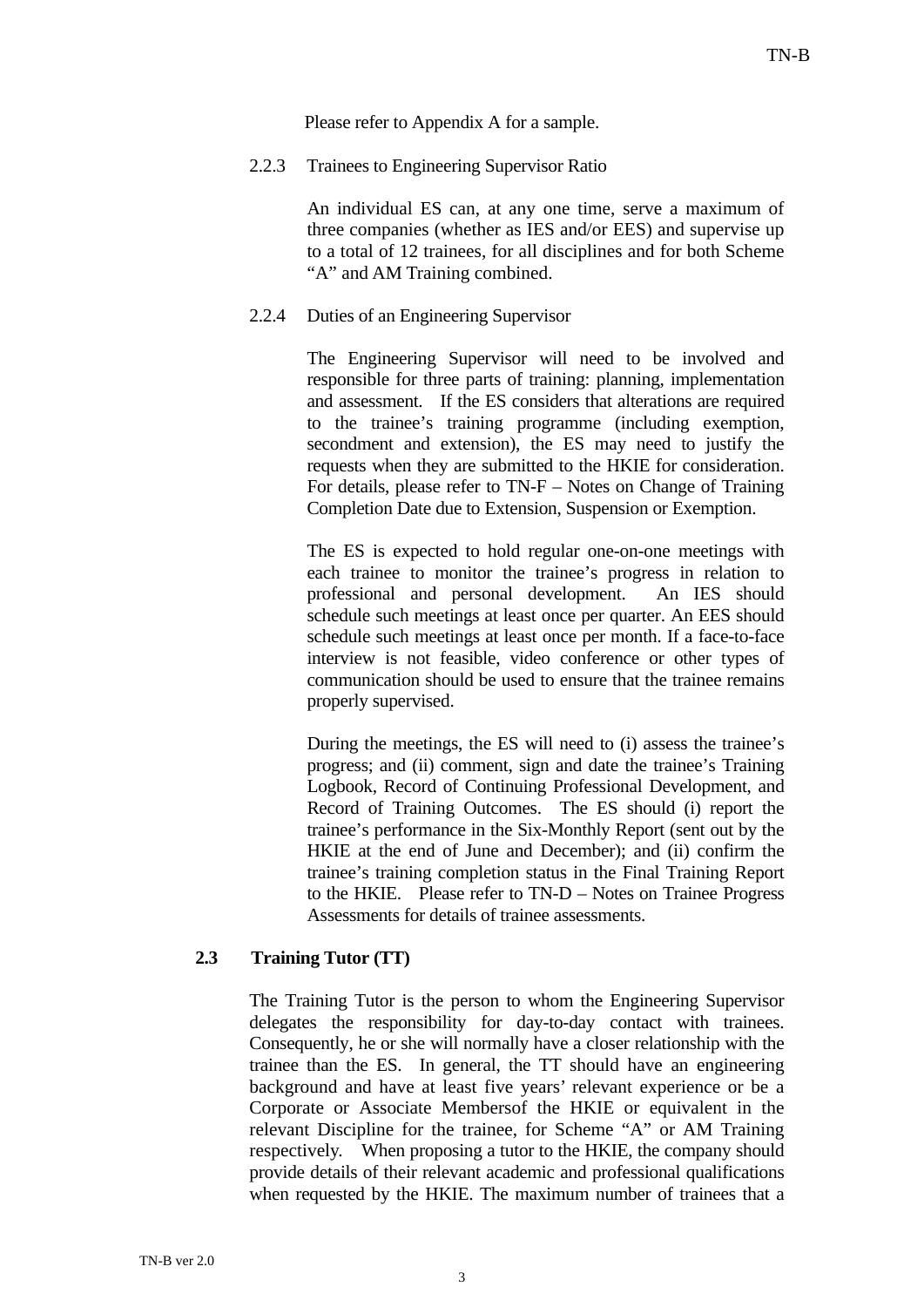TT can supervise, for Scheme "A" and AM Training combined, is four.

TTs are expected to have practical experience in the Discipline and a keen interest in training. It would be an advantage if the TTs have experience undergoing a Formal Training Scheme. TTs should meet the trainee monthly, and comment and sign the Monthly Reports. There should be a clear communication channel between the TT and the ES.

TTs nominated by the company must be the company's own employees; external TTs are not acceptable. During secondment, the seconded company should assign a dedicated member of staff as TT to supervise the trainee during the seconded period.

### **2.4 Contact Person and Administrator**

 The HKIE requires the company to provide contacts as the main communication channel with the HKIE. A maximum of two names are allowed: one as the Contact Person and one as the Administrator. The **Contact Person** is the person to whom regular correspondence from the HKIE will normally be addressed. This includes Training News, Six-Monthly Reports, Final Training Reports, and other correspondence and decision letters relating to the trainees such as registrations, secondments, extensions and suspensions. The **Contact Person** will be responsible for receiving information from the HKIE and sending it to relevant training personnel within the company. The company may also nominate an **Administrator** in a supporting role to the Contact Person to help support daily communication with the HKIE.

The training personnel to whom the HKIE would address the different types of correspondences, is summarised in Appendix B.

## **3. REMARKS**

The success and coherence of Scheme "A" and AM Training within a company depends on the training personnel nominated to execute the scheme.

The training personnel nominated may change over time. The company must notify the HKIE in writing of such changes with the effective date as soon as possible. The HKIE will acknowledge the change and follow up, but time is needed to effect the update across all the HKIE communication.

The company should submit Form TD1U-ES and TD1U-TT to the HKIE within six months from the effective date if there are any changes or updates for their Engineering Supervisors and Training Tutors respectively. If a TT or ES has active trainees under his/her supervision, the trainees must be assigned to a new TT or ES. The company is responsible for ensuring that that the minimum trainee-to-TT ratio and trainee-to-ES ratio are satisfied at all times.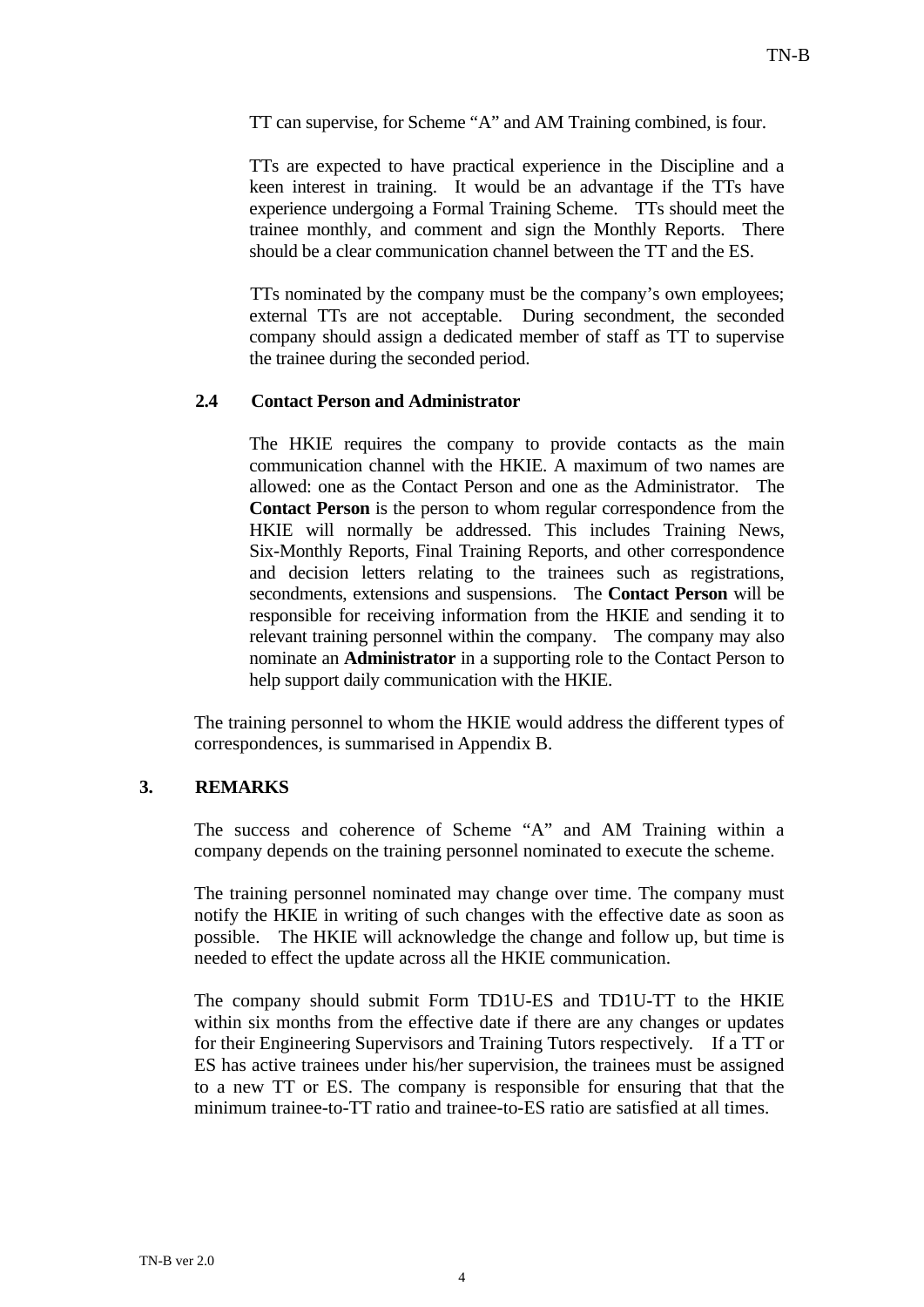Appendix A

**AGREEMENT FOR EXTERNAL ENGINEERING SUPERVISOR** 

 **(This agreement is required to be completed with Form TD7 for Nomination of External Engineering Supervisor only)** 

**To:**  $\frac{1}{\frac{Name \ of \ External \ ES \ in \ full)}$ 

I confirm that our Company nominates you as our External Engineering Supervisor for our HKIE Training Scheme(s) in the following Discipline(s) *(please tick as appropriate)*:

|                               | 2 years                                                                        |                                                                          |                                                                             |                                | 3 years                                                       |
|-------------------------------|--------------------------------------------------------------------------------|--------------------------------------------------------------------------|-----------------------------------------------------------------------------|--------------------------------|---------------------------------------------------------------|
| Scheme "A" Discipline         | $\Box$ ACE<br>$\square$ BME<br>$\square$ BSS<br>$\square$ BUD<br>$\square$ CAI | $\Box$ CML<br>$\Box$ ELL<br>$\square$ ENS<br>$\square$ ENY<br>$\Box$ FRE | $\square$ GAS<br>$\Box$ INF<br>$\Box$ LTE<br>$\square$ MAT<br>$\square$ MCL | $\square$ MIS<br>$\square$ MNA | $\Box$ CVL<br>$\square$ ENV<br>$\square$ GEL<br>$\square$ STL |
| <b>AM Training Discipline</b> | $\square$ BSS<br>$\square$ BUD                                                 |                                                                          | 2 years<br>$\Box$ CVL<br>$\Box$ ELL                                         |                                | $\square$ MCL<br>$\square$ MIS                                |

Effective date: **\_\_\_\_\_\_\_\_\_\_\_\_\_\_\_\_\_\_\_\_\_\_\_** *(dd/mm/yyyy)*.

I confirm that our Company will provide you with the necessary support to execute your duties as an External Engineering Supervisor.

Yours sincerely,

| (Signed by Company Representative) |  |
|------------------------------------|--|
| Name:                              |  |
| Position:                          |  |
| Name of Company:                   |  |
| Date:                              |  |

**To:**  $\begin{bmatrix} \begin{bmatrix} 0 & 1 \\ 0 & 1 \end{bmatrix} & \begin{bmatrix} 0 & 1 \\ 0 & 1 \end{bmatrix} & \begin{bmatrix} 0 & 1 \\ 0 & 1 \end{bmatrix} & \begin{bmatrix} 0 & 1 \\ 0 & 1 \end{bmatrix} & \begin{bmatrix} 0 & 1 \\ 0 & 1 \end{bmatrix} & \begin{bmatrix} 0 & 1 \\ 0 & 1 \end{bmatrix} & \begin{bmatrix} 0 & 1 \\ 0 & 1 \end{bmatrix} & \begin{bmatrix} 0 & 1 \\ 0 & 1 \end{bmatrix} & \begin{bmatrix} 0 & 1 \\ 0 & 1$ 

*(Name of Company)* 

I agree to the nomination above.

| (Signed by External ES) |  |
|-------------------------|--|
| Name:                   |  |
| Date:                   |  |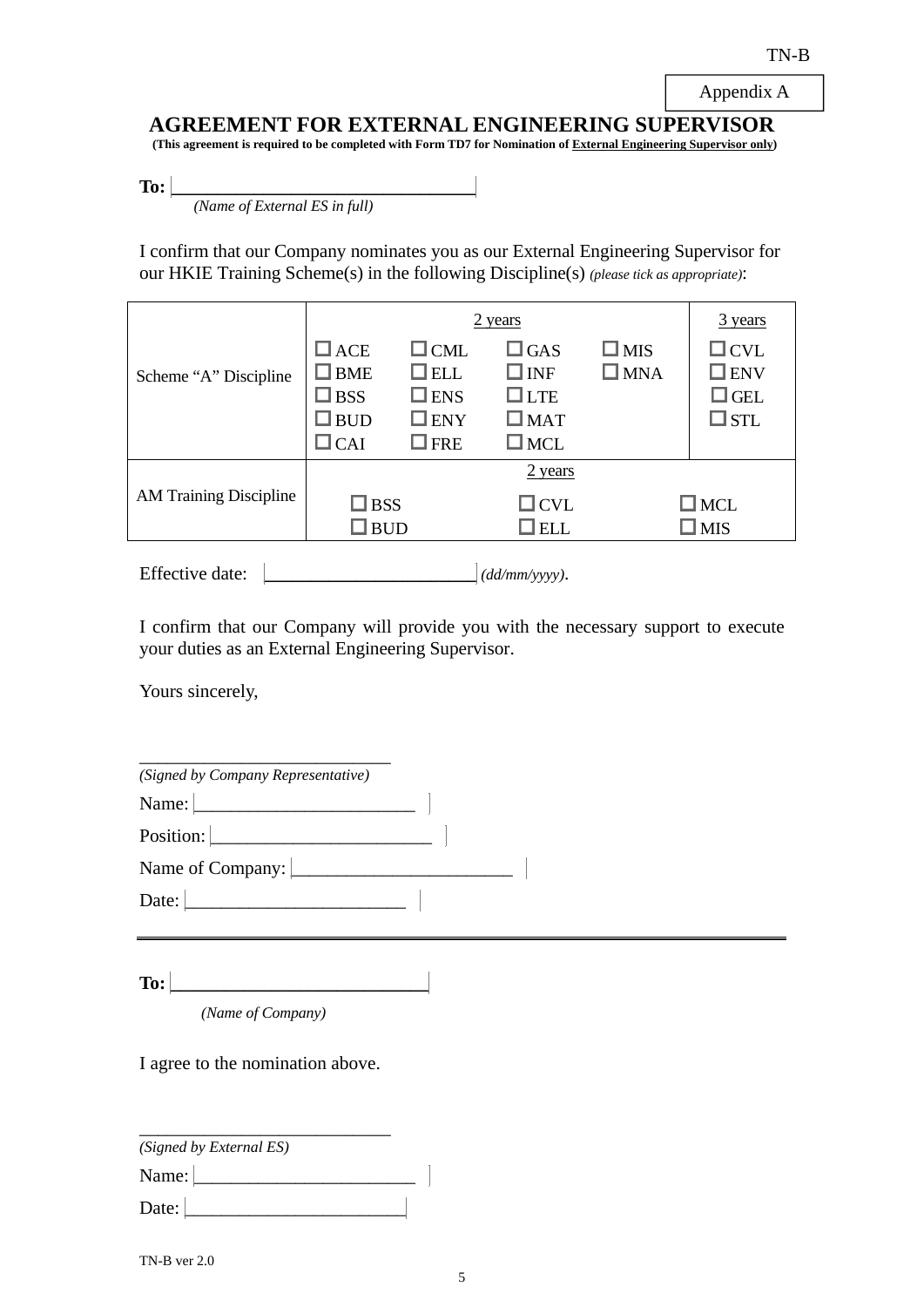#### TN-B

# **Correspondences from the Training & Development Section to Approved Companies**

Appendix B

|                                                                                              | <b>Details</b>                                                                                                        | <b>Format</b>   | <b>Addressees</b>                 |                                        |
|----------------------------------------------------------------------------------------------|-----------------------------------------------------------------------------------------------------------------------|-----------------|-----------------------------------|----------------------------------------|
| <b>Type</b>                                                                                  |                                                                                                                       | (from HKIE)     | To                                | cc                                     |
| <b>Company Matters</b>                                                                       |                                                                                                                       |                 |                                   |                                        |
| Assessment / re-assessment applications                                                      | Acknowledgement receipt                                                                                               | Email           | Head of Office                    | <b>Contact Person</b><br>Administrator |
| Other follow-up relating to assessment /<br>re-assessment applications or company<br>matters | Comments on submission<br>Request for additional information<br>Arrangement of company visit / trainee interview      | Email           | Contact Person /<br>Administrator |                                        |
| Decisions from TRSC                                                                          | Company's approval status<br>Request for Increase in Training Quota<br>Suspension / Transfer of Training Schemes etc. | Letter*         | Head of Office                    | <b>Contact Person</b><br><b>VTC</b>    |
| <b>Trainee Matters</b>                                                                       |                                                                                                                       |                 |                                   |                                        |
| <b>Trainee Registration</b>                                                                  | General correspondences relating to TD2                                                                               | Email           | <b>Contact Person</b>             | Administrator                          |
|                                                                                              | Graduate Membership status<br>Proceed to Individual Matching                                                          | Email           | <b>Contact Person</b>             | Administrator                          |
|                                                                                              | Confirmation of Registration for Scheme "A" Graduate<br>Training / AM Training                                        | Letter          | Trainee                           | <b>Contact Person</b><br><b>VTC</b>    |
|                                                                                              | Return of Form TD2                                                                                                    | Letter          | <b>Contact Person</b>             | Trainee                                |
| Decisions from TRSC                                                                          | <b>Individual Matching</b><br>Trainee requests (secondment, extension, suspension,<br>exemption etc.)                 | Letter*         | <b>Contact Person</b>             | <b>VTC</b>                             |
| <b>General Update / Confirmation</b>                                                         |                                                                                                                       |                 |                                   |                                        |
| <b>General Information</b>                                                                   | Update of:<br>Head of Office / Contact Person / Administrator<br>Telephone<br>Address<br>Email                        | Email           | <b>Contact Person</b>             | Administrator                          |
| <b>Training Personnel</b>                                                                    | Update of ES / TT                                                                                                     | Email           | <b>Contact Person</b>             | Administrator                          |
| <b>Others</b>                                                                                |                                                                                                                       |                 |                                   |                                        |
| General correspondences                                                                      | <b>Training News</b><br><b>HKIE</b> Promotion<br>Other relevant information                                           | Letter* / email | <b>Contact Person</b>             | Administrator (email<br>only)          |